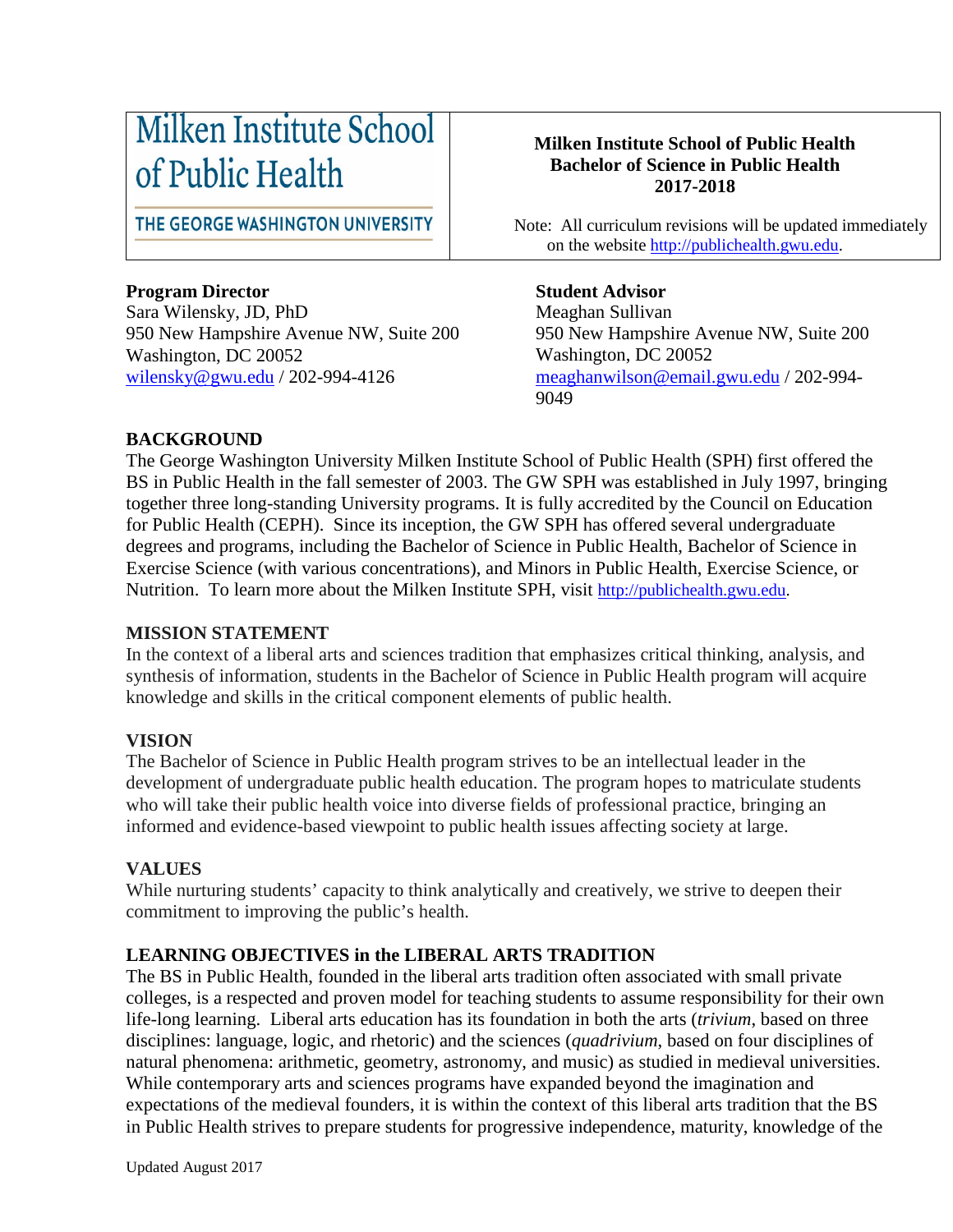world, understanding of diverse inhabitants, and respect for their differing points of view. Because this degree is intended to convey technical detail and analytic skills, grounded in a liberal arts philosophical base, it also has the educational objectives of nurturing critical thinking, analysis, and synthesis of information, and recognizing the historical and societal associations of current trends in public health and health care delivery.

### **CORE COURSE COMPETENCIES**

The following competencies are designed to be achieved by all public health majors through the indicated courses:

Upon completion of the Bachelor of Science in Public Health, students will be able to:

- 1. Assess the impact of historical, cultural, political, environmental, behavioral, and socioeconomic factors on population/community health and health status (courses: 1101, 1102, 2112, 3132, 3133, 3135W).
- 2. Describe the organization, financing, and delivery of health services and public health systems (courses: 1101, 3130, 3133, 3135W, 4140W).
- 3. Describe the underlying biological factors relating to public health issues and discuss how these factors inform interventions to improve population health (courses: 1101, 2112, 2110, 3131, 3132, 3133, 4140W).
- 4. Critically review multiple types of research, develop an understanding of data and research, and develop and evaluate public health interventions based on available evidence (courses: 3131, 3133, 4140W).
- 5. Evaluate policy, behavioral, environmental, and systems options for addressing current public health and health care concerns (courses: 2112, 3130, 3132, 3133, 3135W, 4140W).
- 6. Prepare written and oral communication to convey public health concepts and analysis clearly and persuasively (all courses).
- 7. Use an interdisciplinary approach to develop and evaluate public-health research interventions based on current evidence (course: 4140W).

# **CAREERS**

The BS in Public Health strives to increase awareness and understanding of public health principles among students who are preparing for professional careers in fields such as:

- Allied Health
- Business
- Health Education
- Health Services Administration
- Law
- Medicine (or another of the health professions)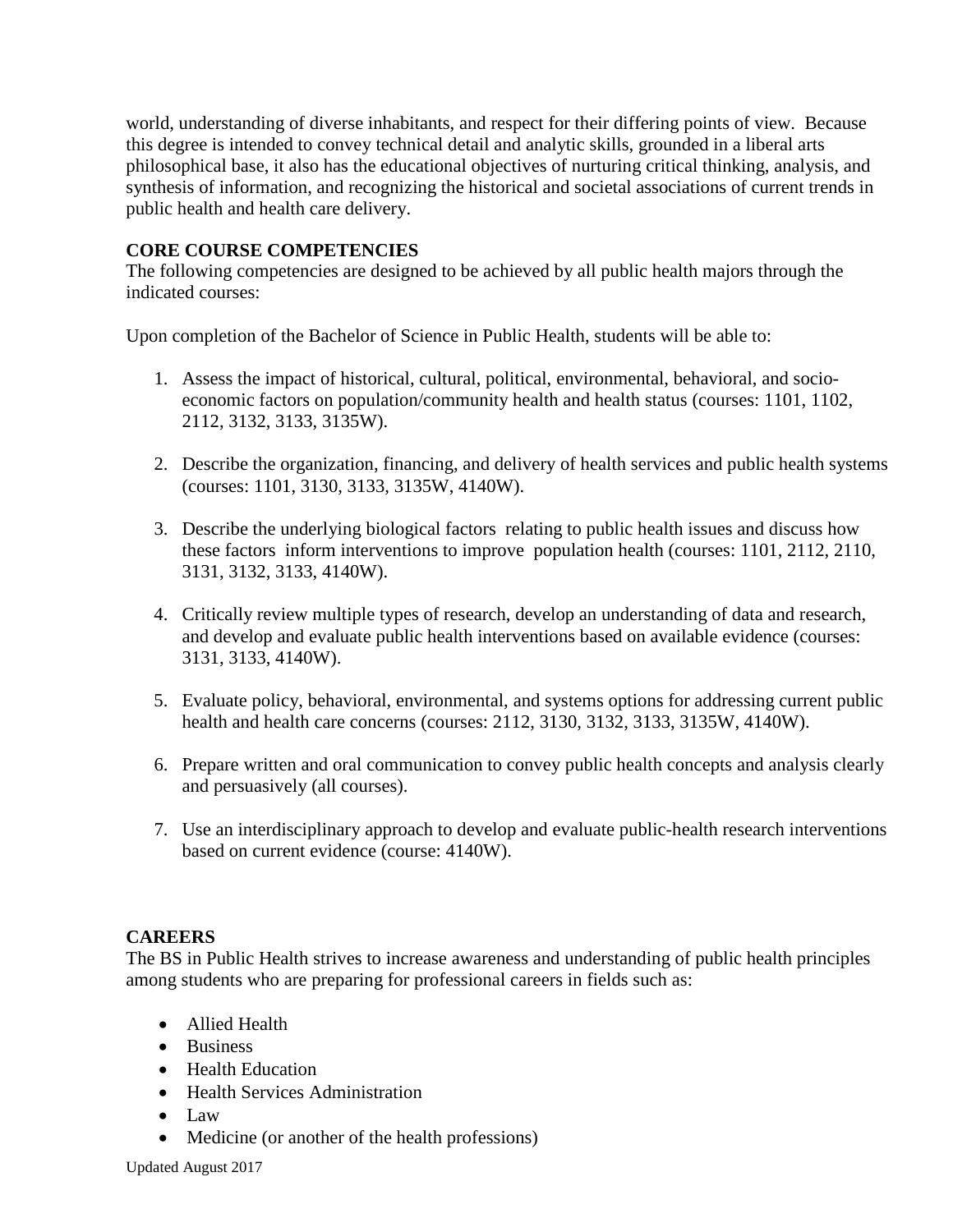• Public Health (both those who plan to pursue graduate degrees in public health or students who intend to pursue entry-level jobs in specific sectors of public health, health services, or public policy for which bachelor's level education is appropriate)

#### **ADMISSIONS**

Students who began their academic careers at GW can apply to the BS in Public Health as early as the fall semester of their sophomore year. Transfer students must be admitted and have a minimum of 12 credits in residence at GW before they will be considered for admission to the BS in Public Health program. **Students must have a GPA of at least 3.0 to be considered for admission to the program.** Students accepted into the program matriculate in the semester following admission, upon completion of a minimum of 45 credits in residence in the fall and 60 credits in residence in the spring.

It is **strongly** recommended that students receive guidance about the program before submitting an application. Students may receive guidance from the Student Advisor, Meaghan Sullivan [\(meaghanwilson@email.gwu.edu\)](mailto:meaghanwilson@email.gwu.edu). Please email the Advisor to schedule an appointment to discuss the program.

The application should be submitted using the digital submission link provided by Admissions and include the following materials:

- 1. A completed *Transfer Application from Within GW Form:* [https://registrar.gwu.edu/sites/registrar.gwu.edu/files/downloads/internal\\_transfer.pdf](https://registrar.gwu.edu/sites/registrar.gwu.edu/files/downloads/internal_transfer.pdf)
- 2. 250 word responses (each) to the following questions:
	- 1. What public health issues concern you most and why?
	- 2. What role will the public health major play in your goals to become a lifelong learner?
- 3. Your resume
- 4. Your transcript (you may include either an official or unofficial transcript, as long as GPA is included)

The application deadline is October  $1<sup>st</sup>$  in the fall semester and March  $1<sup>st</sup>$  in the spring semester. If the date falls on a holiday or weekend, submissions are accepted the next business day. **Incomplete or late applications will not be considered.**

Admission to the program is made on a selective and space-available basis. The admissions committee considers applications holistically, considering applicants' academic strengths, commitment to public health, leadership qualities, and other attributes.

No student is considered to have declared a public health major until this process is completed and the student has received and returned their signed copy of the acceptance letter from the GWSPH Office of Recruitment and Admissions. Thereafter, students will transition from their first school's academic advisor(s) to the Program Advisor. Students must receive academic guidance from the Program Advisor in order to register for all subsequent semesters.

Students follow the prescribed curriculum effective in the year that he/she matriculates into the BS in Public Health program.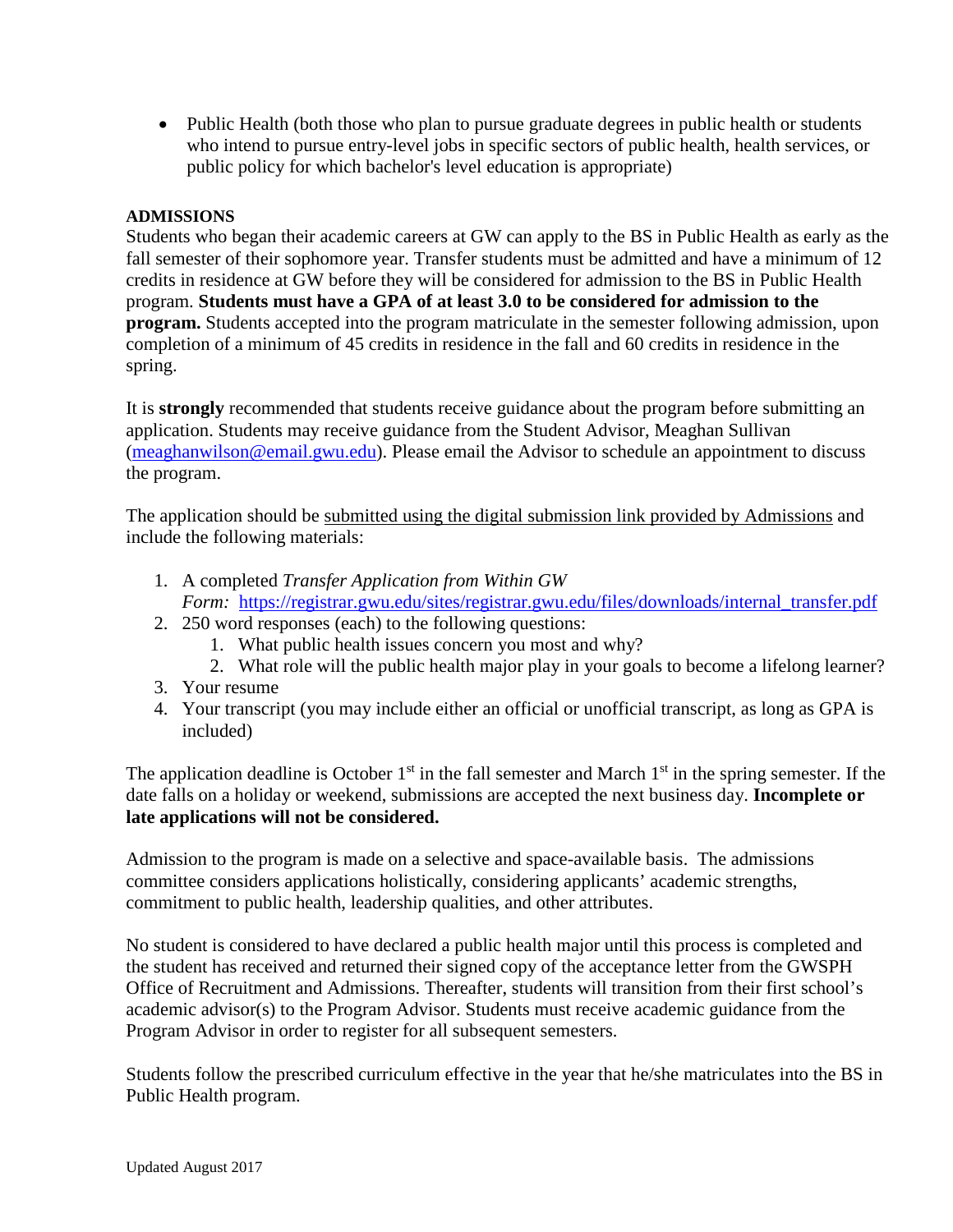#### **ACADEMIC DEGREE REQUIREMENTS FOR GRADUATION**

There are three categories of Degree Requirements: University General Education Requirements (GER), Public Health Core Courses, and Public Health Electives. Students take other electives to reach the 120 total credits required to graduate.

#### **A. GER REQUIREMENTS** (19 credit hours)

The Public Health program follows the University General Education Requirements. **See the University Bulletin website for most up-to-date version of GER requirements and approved courses:<http://bulletin.gwu.edu/university-regulations/general-education/>**

### **B. PUBLIC HEALTH CORE COURSES (30 credits, 10 courses)**

The public health major curriculum constitutes 42 credits: 30 core credit credits and 12 elective credit credits offered through the Milken Institute SPH.

Prerequisite Requirements

| <b>Required Course</b> | $Prerequisite(s)$                                                       |
|------------------------|-------------------------------------------------------------------------|
| <b>PUBH 2110</b>       | BISC 1005, 1006, 1007, 1008, 1115 (with 1120/1125 lab), 1116 (with 1126 |
|                        | lab), or HONR 1033 (Scientific Reasoning & Discovery: Biology Only)     |
| PUBH 2112 &            | PUBH 1101- Introduction to Public Health                                |
| <b>PUBH 3135W</b>      |                                                                         |
| <b>PUBH 3130</b>       | ECON 1011- Principles of Economics I (Microeconomics)                   |
| <b>PUBH 3131</b>       | STAT 1051 or 1053 or 1127 or 1111 (STAT 1127 is preferred)              |
| <b>PUBH 4140W</b>      | PUBH 3130 & PUBH 3135W; no more than 1 other core course can be taken   |
|                        | concurrently.                                                           |

| <b>Public Health Core Courses</b> |                |                                                        |  |  |
|-----------------------------------|----------------|--------------------------------------------------------|--|--|
| <b>Required Courses</b>           | <b>Credits</b> | <b>Course Title</b>                                    |  |  |
| <b>PUBH 1101</b>                  | 3              | Introduction to Public Health and Health Services      |  |  |
| <b>PUBH 1102</b>                  | 3              | History of Public Health                               |  |  |
| <b>PUBH 2110</b>                  | 3              | <b>Public Health Biology</b>                           |  |  |
| <b>PUBH 2112</b>                  | 3              | Principles of Health Education and Health Promotion    |  |  |
| <b>PUBH 3130</b>                  | 3              | Health Services Management and Economics               |  |  |
| <b>PUBH 3131</b>                  | 3              | Epidemiology: Measuring Health and Disease             |  |  |
| <b>PUBH 3132</b>                  | 3              | <b>Health and Environment</b>                          |  |  |
| <b>PUBH 3133</b>                  | $\mathcal{R}$  | Global Health and Development (juniors & seniors only) |  |  |
| <b>PUBH 3135W</b>                 | 3              | <b>Health Policy</b>                                   |  |  |
| <b>PUBH 4140W</b>                 | $\mathcal{R}$  | Senior Seminar                                         |  |  |
| <b>TOTAL</b>                      | 30             |                                                        |  |  |

### **C. PUBLIC HEALTH ELECTIVE COURSES (12 credits).**

*No more than 9 elective credits may be taken through approved study abroad programs or non-GW domestic courses.*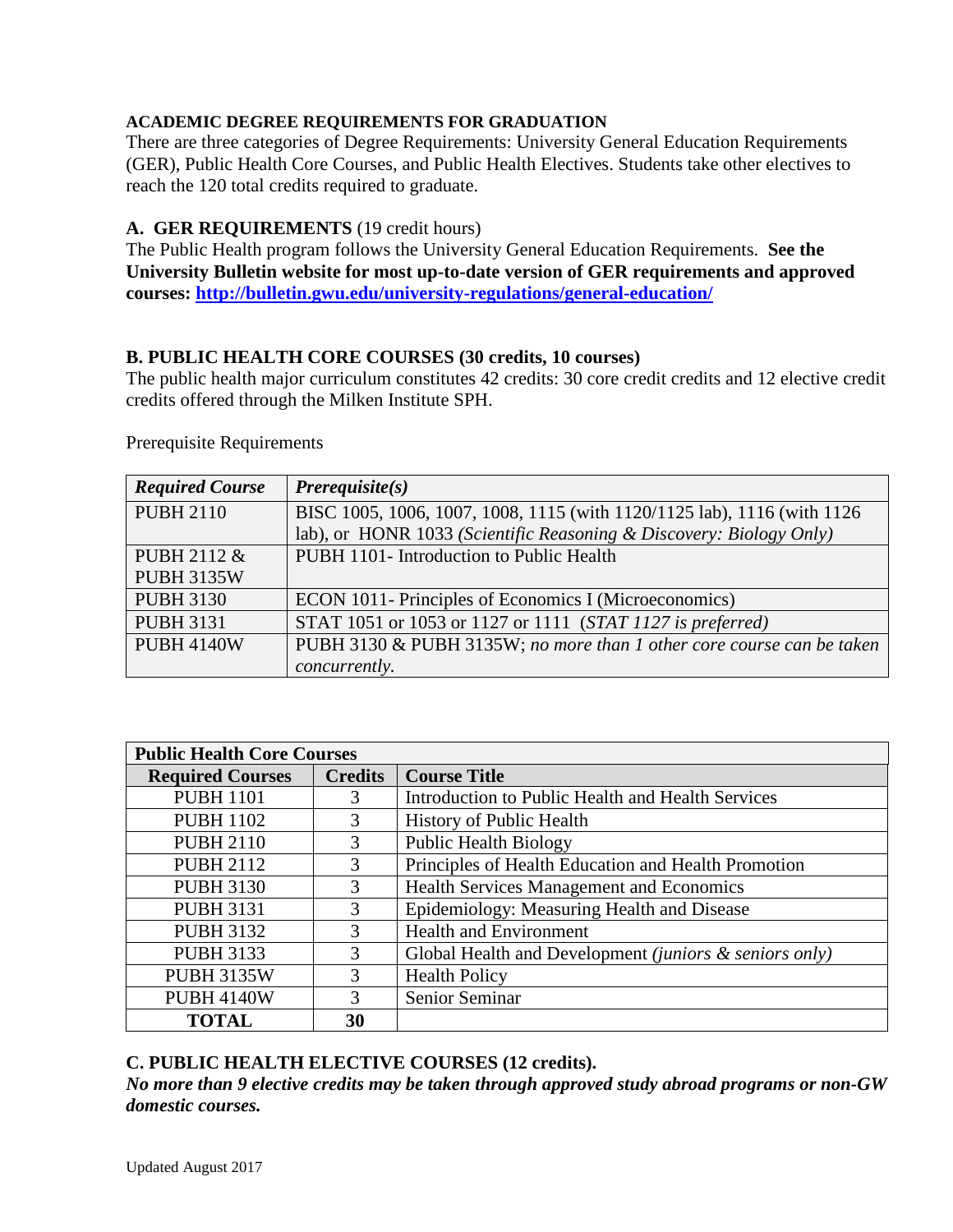| <b>Approved Public Health Elective Courses</b> |                |                                                             |  |  |  |
|------------------------------------------------|----------------|-------------------------------------------------------------|--|--|--|
| <b>Elective Courses</b>                        | <b>Credits</b> | <b>Course Title</b>                                         |  |  |  |
| <b>AMST 3950</b>                               | 3              | Topics: Narrative Medicine in American History only         |  |  |  |
| <b>ANTH 3504</b>                               | 3              | Illness, Healing and Culture                                |  |  |  |
| <b>ANTH 3513</b>                               | $\overline{3}$ | Anthropology of Human Rights                                |  |  |  |
| <b>ANTH 6302</b>                               | 3              | <b>Issues in Development</b>                                |  |  |  |
| <b>BADM 4101</b>                               | 3              | <b>Business Law and Ethics</b>                              |  |  |  |
| <b>BIOC 3560</b>                               | $\overline{3}$ | Diet, Health, and Longevity                                 |  |  |  |
| <b>EHS 2107</b>                                | $\overline{4}$ | Theory and Practice of Research in a Clinical Setting       |  |  |  |
| <b>EXNS 1114</b>                               | $\overline{3}$ | <b>Community Nutrition</b>                                  |  |  |  |
| <b>EXNS 1199</b>                               | $\overline{3}$ | Topics: Nutrition & Disease only                            |  |  |  |
| <b>EXNS 2119</b>                               | 3              | <b>Introduction to Nutrition Science</b>                    |  |  |  |
| <b>EXNS 2122</b>                               | 3              | Food Systems in Public Health                               |  |  |  |
| <b>GEOG 2104</b>                               | $\overline{3}$ | Introduction to Cartography and GIS                         |  |  |  |
| <b>GEOG 2127</b>                               | $\overline{3}$ | <b>Population Geography</b>                                 |  |  |  |
| <b>GEOG 2137</b>                               | 3              | <b>Environmental Hazards</b>                                |  |  |  |
| <b>HIST 3363</b>                               | 3              | Race, Medicine, and Public Health                           |  |  |  |
| <b>HLWL 1106</b>                               | $\overline{3}$ | Drug Awareness                                              |  |  |  |
| <b>HLWL 1109</b>                               | $\overline{3}$ | Human Sexuality                                             |  |  |  |
| <b>HSCI 2101</b>                               | 3              | Psychosocial Aspects of Health and Illness                  |  |  |  |
| <b>HSCI 2105</b>                               | $\overline{3}$ | <b>Current Issues in Bioethics</b>                          |  |  |  |
| <b>IAFF 2190W</b>                              | 3              | Topics: Science, Policy and Tech only                       |  |  |  |
| <b>PHIL 2281</b>                               | $\overline{3}$ | Philosophy of the Environment                               |  |  |  |
| <b>PSYC 3128</b>                               | $\overline{3}$ | <b>Health Psychology</b>                                    |  |  |  |
| <b>PUBH 2113</b>                               | $\overline{3}$ | Impact of Culture Upon Health                               |  |  |  |
| <b>PUBH 2114</b>                               | $\overline{3}$ | Environment, Health and Development                         |  |  |  |
| <b>PUBH 2115</b>                               | $\overline{3}$ | Health, Human Rights, and Displaced Persons                 |  |  |  |
| <b>PUBH 2116</b>                               | $\overline{3}$ | Global Delivery of Health Services                          |  |  |  |
| <b>PUBH 2117</b>                               | $\overline{3}$ | Service Learning in Public Health                           |  |  |  |
| <b>PUBH 3136</b>                               | $\overline{3}$ | <b>Health Law</b>                                           |  |  |  |
| <b>PUBH 3137</b>                               | $\overline{3}$ | Global Public Health Nutrition                              |  |  |  |
| <b>PUBH 3150</b>                               | $\overline{3}$ | Sustainable Energy and Environmental Health                 |  |  |  |
| <b>PUBH 3151</b>                               | 3              | <b>Current Issues in Bioethics</b>                          |  |  |  |
| <b>PUBH 3199</b>                               | $1 - 3$        | Various Topics in Public Health - i.e. Qualitative Research |  |  |  |
|                                                |                | Methods in PUBH                                             |  |  |  |
| <b>STAT 2118</b>                               | 3              | <b>Regression Analysis</b>                                  |  |  |  |
| <b>STAT 2183</b>                               | $\overline{3}$ | <b>Intermediate Statistics Lab/Packages</b>                 |  |  |  |

### **EXPECTATIONS OF STUDENTS/POLICIES**

- 1. Follow the admissions process outlined above;
- 2. Consult the Milken Institute SPH Program Advisor prior to registration (The advisor should be consulted before registration concerning the student's program of courses; the entire program, including electives, must be approved by the advisor. The student is also expected